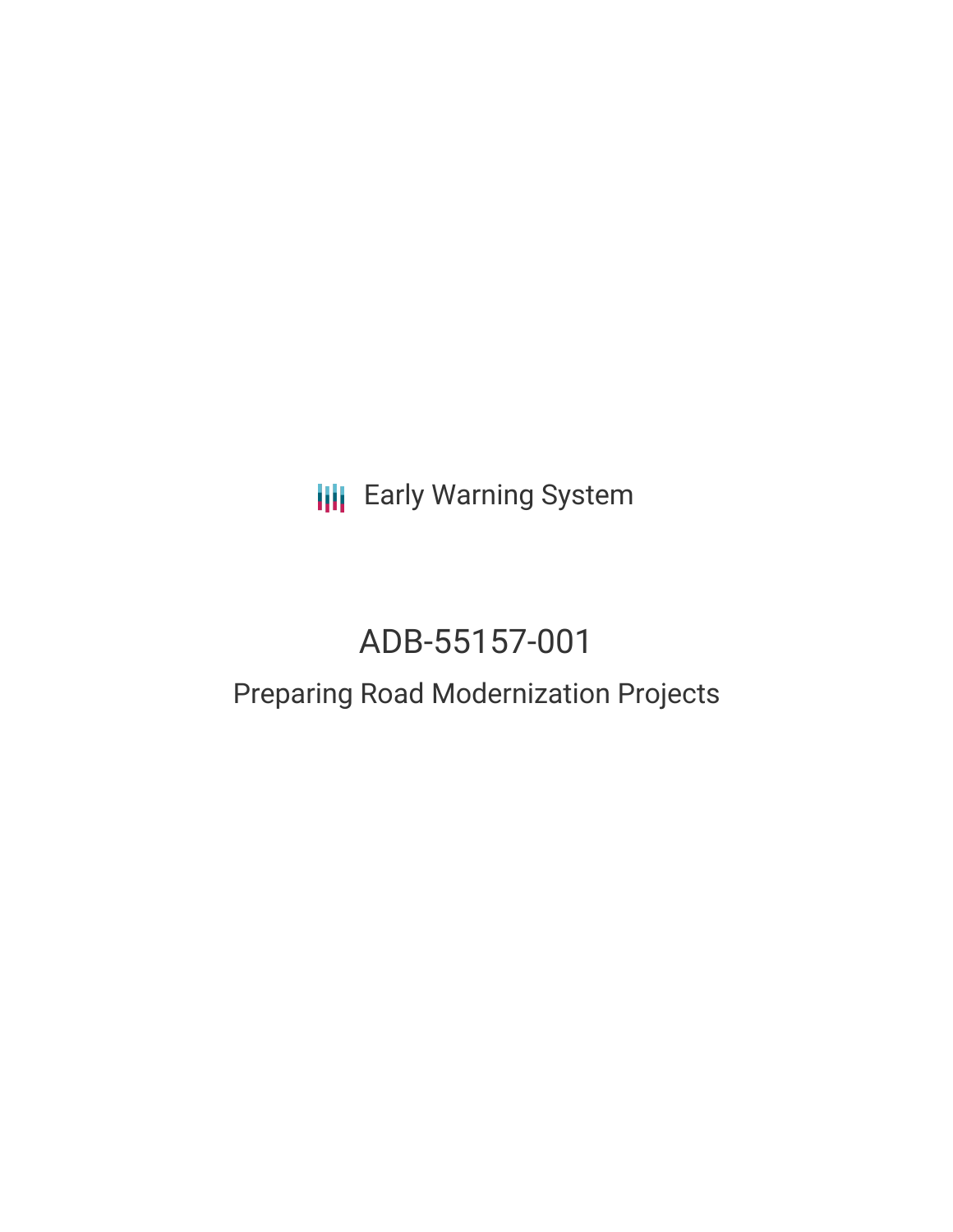

### **Quick Facts**

| <b>Countries</b>               | Uzbekistan                   |
|--------------------------------|------------------------------|
| <b>Financial Institutions</b>  | Asian Development Bank (ADB) |
| <b>Status</b>                  | Active                       |
| <b>Bank Risk Rating</b>        | U                            |
| <b>Voting Date</b>             | 2021-10-13                   |
| <b>Borrower</b>                | Government                   |
| <b>Sectors</b>                 | Transport                    |
| <b>Investment Type(s)</b>      | Grant, Loan                  |
| <b>Investment Amount (USD)</b> | \$0.70 million               |
| <b>Loan Amount (USD)</b>       | $$1.00$ million              |
| <b>Project Cost (USD)</b>      | $$1.70$ million              |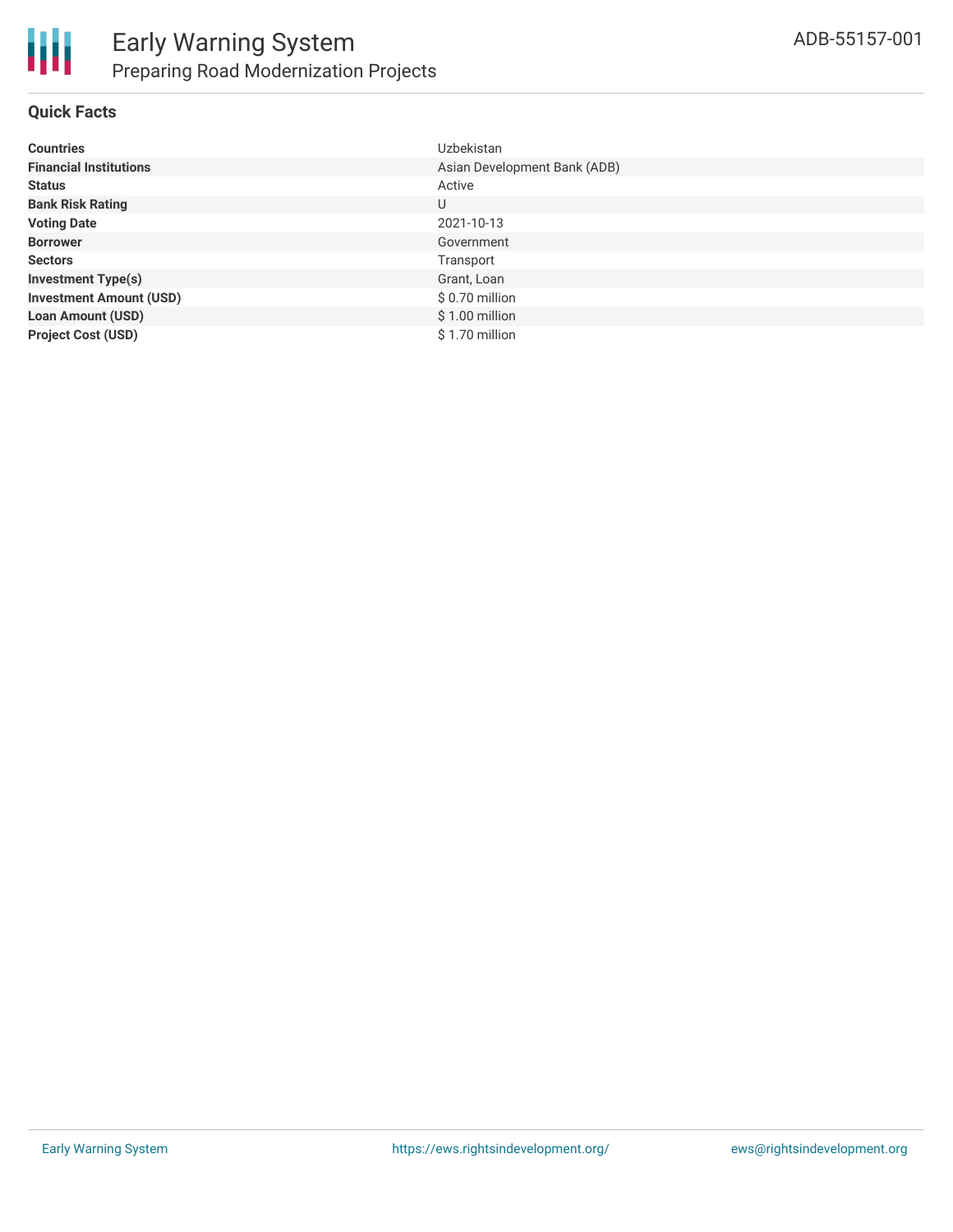

### **Project Description**

Under this project, ADB is going to provide technical assistance (TA) for project preparation and capacity building support to a series of two ensuing projects that focus on the improvement of the remaining sections of the Guzar Bukhara Nukus Beyneu (A380) highway.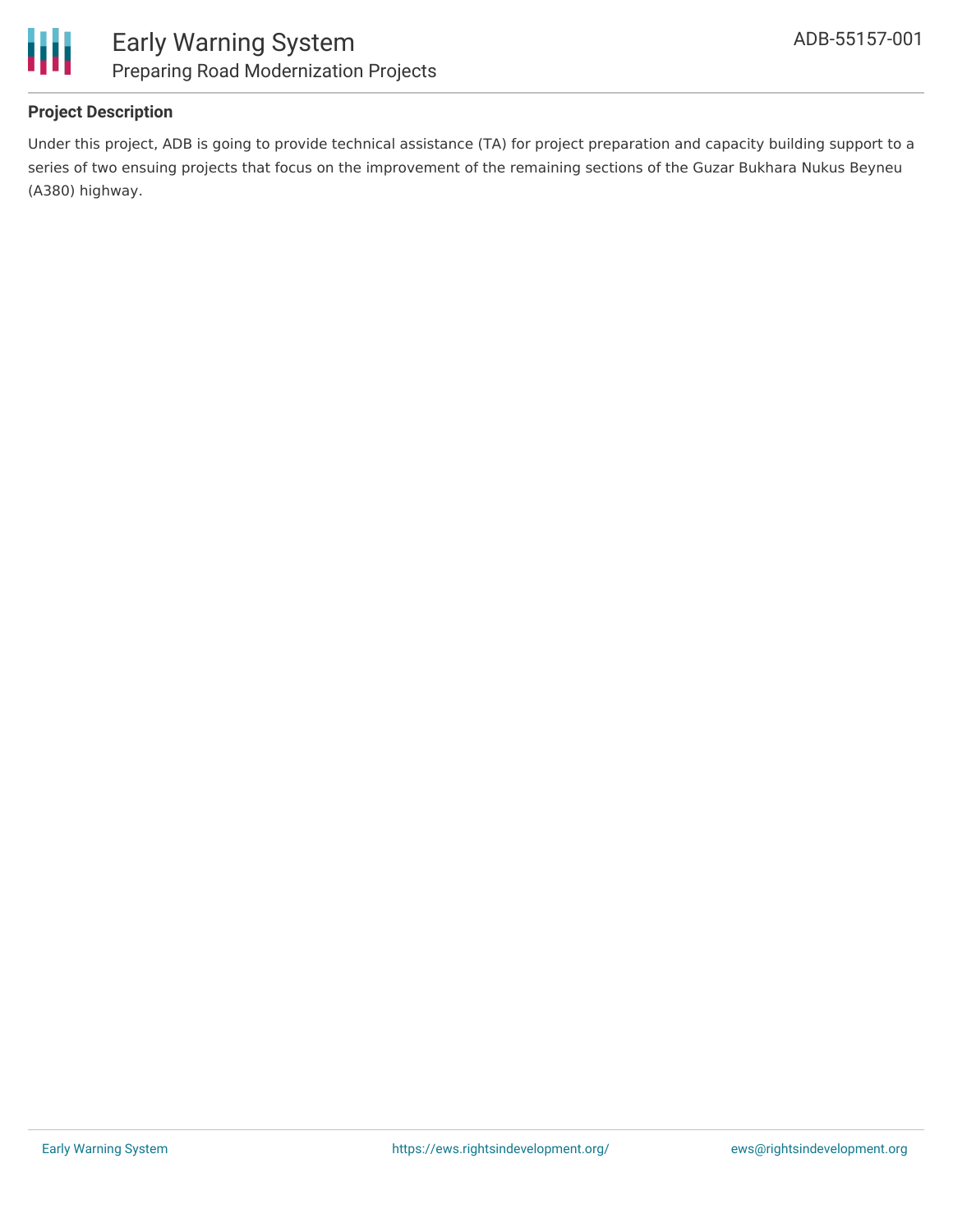

### **Investment Description**

Asian Development Bank (ADB)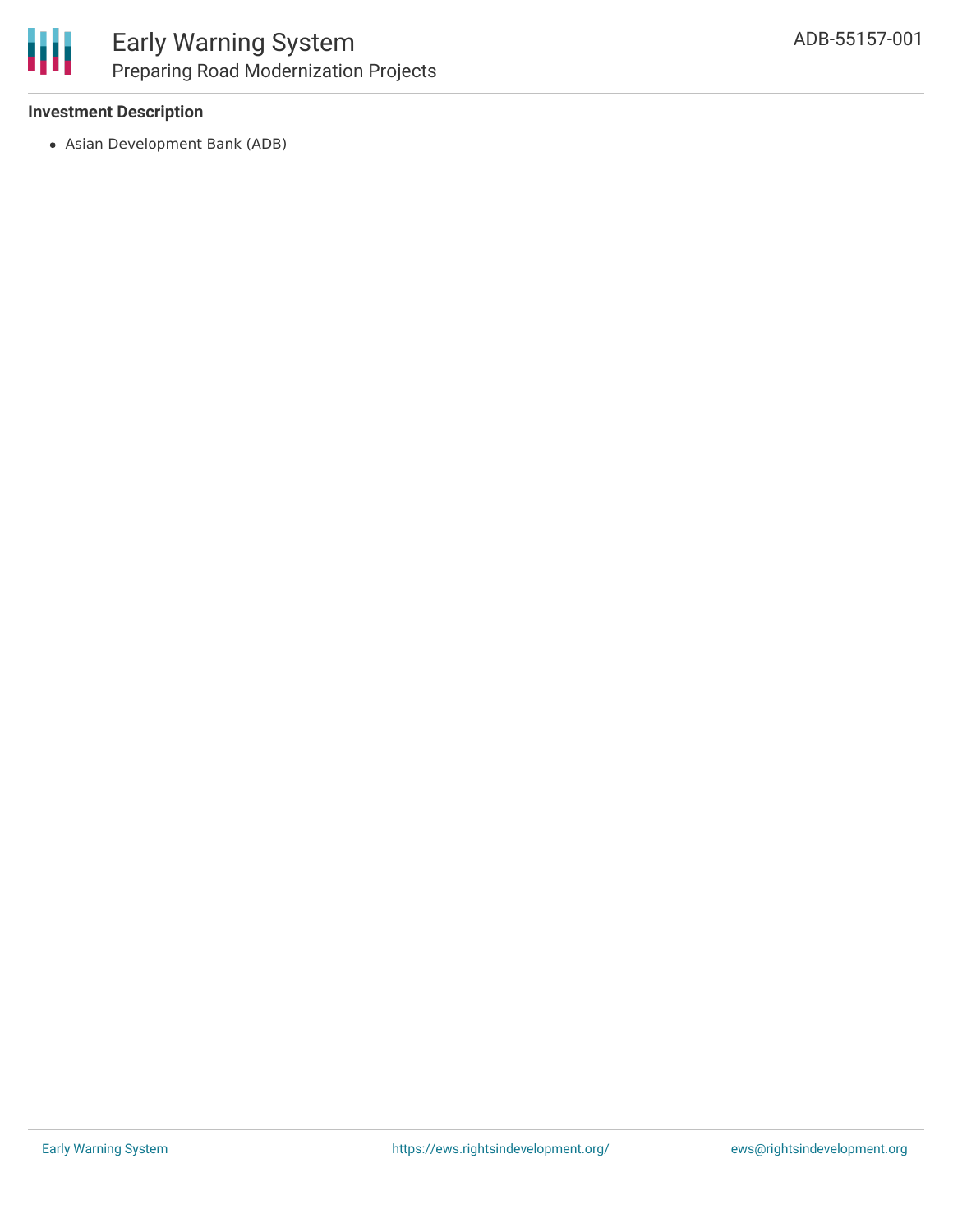

### **Contact Information**

Committee for Roads Mr. Obid Chorievich Adilov, First Deputy Chairman/Chief Engineer Mustakillik Ave, 68, 100000 Tashkent City Tashkent, Republic of Uzbekistan

#### **ACCESS TO INFORMATION**

You can submit an information request for project information at: https://www.adb.org/forms/request-information-form

ADB has a two-stage appeals process for requesters who believe that ADB has denied their request for information in violation of its Access to Information Policy. You can learn more about filing an appeal at: https://www.adb.org/site/disclosure/appeals

#### **ACCOUNTABILITY MECHANISM OF ADB**

The Accountability Mechanism is an independent complaint mechanism and fact-finding body for people who believe they are likely to be, or have been, adversely affected by an Asian Development Bank-financed project. If you submit a complaint to the Accountability Mechanism, they may investigate to assess whether the Asian Development Bank is following its own policies and procedures for preventing harm to people or the environment. You can learn more about the Accountability Mechanism and how to file a complaint at: http://www.adb.org/site/accountability-mechanism/main.